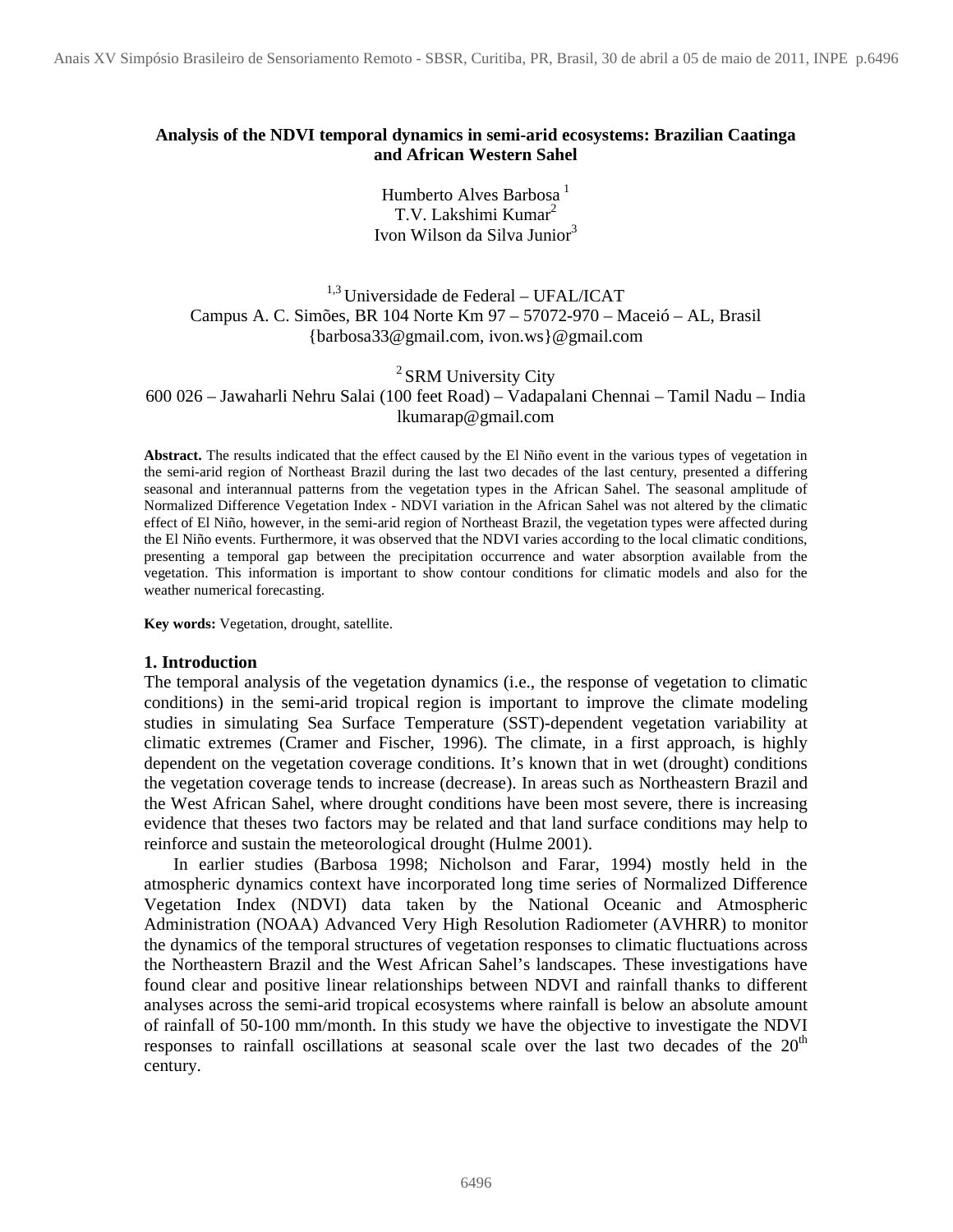#### **2. Data and Methods**

Temporal analyses performed in this research were based on the monthly NDVI imagery from the Goddard Distributed Active Archive Center (GDAAC) for the 1982 to 2000 period. The NDVI images were originally in the Goode's Interrupted Homolosine projection, and they were geo-referenced to a geographical coordinate system (latitude and longitude). The 20-year series of monthly NDVI data for Brazilian semi-arid and West African Sahel regions were extracted from NDVI images with a resolution spatial of 7.6 km.

Aiming to characterize the seasonal variability of land cover types in Caatinga and Savanna Biomes to the understanding of their responses to the seasonal rainfall variability, we verified how available GDAAC NDVI are able to capture the climatic variability, and how it could be used in ecological studies, at the local level. Based on the vegetation map published by the Brazilian Institute for Geography and Statistics (IBGE, 1993) and by author's local knowledge, as a basis, four homogeneous vegetation sites covering semi-arid Caatinga in Northeastern Brazil were selected from vegetation classes, and located by ground meteorological stations (sites): site#1-caatinga arbórea aberta (open arboreous shrubbery)  $(4^031^{\circ}S; 40^012^{\circ}W)$ , site#2-caatinga arbustiva densa (dense shrubbery)  $(4^037^{\circ}S; 42^07^{\circ}W)$ , site #3-caatinga arbórea densa (dense arboreous shrubbery)  $(8^037^{\circ}S; 42^07^{\circ}W)$ , and site #4caatinga arbustiva aberta (open shrubbery)  $(9^025^{\circ}S; 41^07^{\circ}W)$ . For the semi-arid Sahelian region, four vegetation classes were conducted over the UNESCO map produced by White (1983). Representatives from the following land cover types dominated in this classification:  $site#1$ -woodland (10<sup>0</sup>55'N; 14<sup>0</sup>19'W), site#2-woodland (110<sup>0</sup>26'S; 7<sup>0</sup>25'W), site#3-woodland  $(11<sup>0</sup>04'N; 7<sup>0</sup>42'E)$ , and site#4-wooded grassland  $(11<sup>0</sup>04'N; 39<sup>0</sup>47'E)$  (Fig.1).



Figure 1. The vegetation dynamic of the Brazilian Caatinga and the African Savanna is directly connected to the climatic conditions (photos). Site#1: (Nordeste Lat=-4°53'S; Long= 40°20' W) e (Sahel Lat=11°76'N, Long=34°35'E).

The 20-year integrated series of monthly NDVI data were extracted by averaging the NDVI values for a window of 3 by 3 pixel arrays at selected locations within each land cover type in order to characterize the seasonal variability in land cover type for each series. The database consisted of land cover classes from the IBGE (1993) and White (1983) vegetation maps (1:5,000,000) that were used to guide site locations by using the geo-referenced meteorological stations on the ground in conjunction with NDVI data.

#### **3. Results**

Seasonal variations in the NDVI of Cattinga and Savanna vegetation types are illustrated in Figure 2. For each location, the average monthly values of NDVI were extracted from September 1981 to September 2001 (20-years) at a 519.84  $km<sup>2</sup>$  (averaged area of nine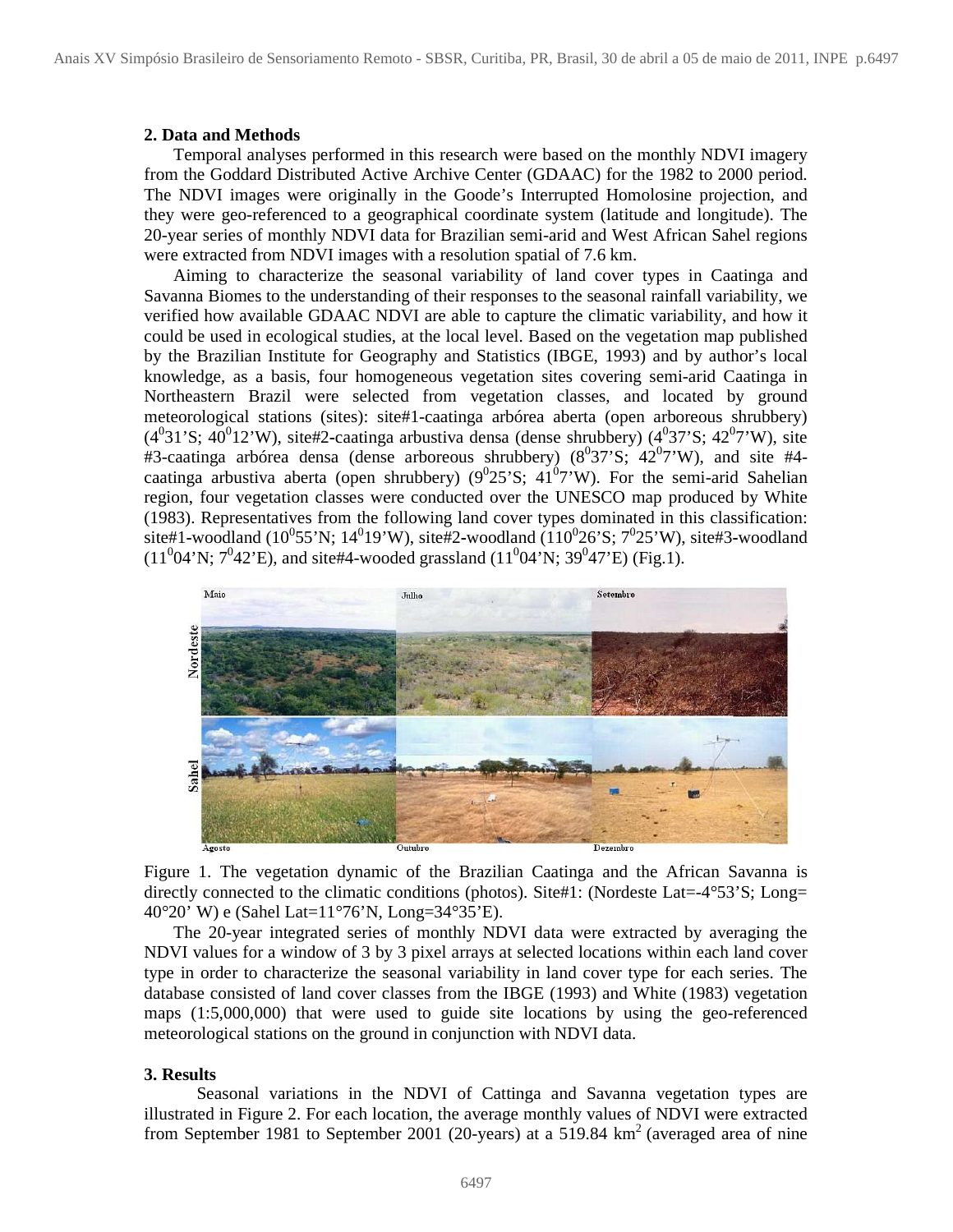pixels) for each site. The average monthly values of rainfall for the specific location within each land cover type are representative over the 30-year climatology period of 1961 to 1990. Both NDVI and rainfall series for the four caatinga types show a clear unimodal seasonal cycle. While the differences in magnitude of the NDVI are different over each site, the NDVI series show that phenological behavior varies slightly from north (site#1) to south (site#4). The annual total rainfall gradually varies from site#4 (549.10 mm) to site#3 (657.2 mm), to site#1 (839.13 mm) to site#2 (1046.12 mm). At these four sites, the beginning of the vegetation season is mostly driven by rainfall, while mean maximum temperature is quite constant during year and around  $31^{\circ}$ C. Moreover, the NDVI related to dry and rain seasons are very pronounced, with a minimum of  $0.21 \pm 0.02$  over site#4 in August to October and maximum of  $0.68 \pm 0.02$  over site#2 in April to June. On average, NDVI and rainfall have a similar pattern (both increase and both decrease together) with a lagged response due to the differences between the onset of the rainy season occuring in October or November, and the vegetation growth in November or December. Contemporaneously, from May to October there is a downward trend in NDVI values for all four Caatinga types, with the lagged response of the vegetation to rainfall being two months. While the upward trend in NDVI values is certainly due in part to stored soil moisture during the rainy season, the downward trend is likely to be more closely related to the different soil types and their physical properties.



Figure 2. Time series of monthly composites of NDVI (thin solid line) and rainfall (thick solid line). The monthly composites of NDVI relative to the 20-year Pathfinder data period from 1981 to 2001. The mean monthly rainfall values relative to the 30-year climatological period of 1961-1990.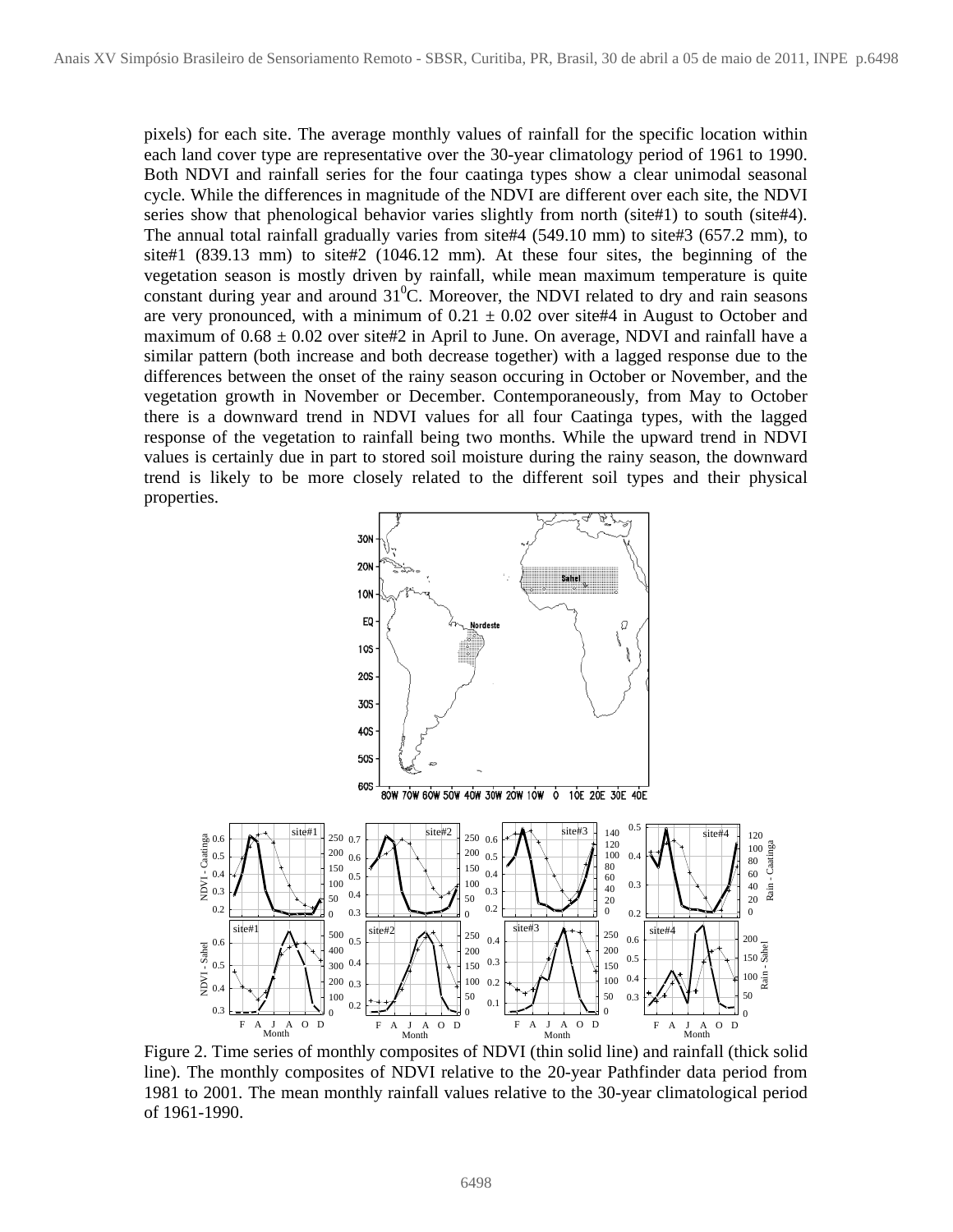For the West African Sahel, the seasonal pattern of NDVI for all four vegetation types closely responds to the seasonal cycle of rainfall as illustrated in Figure 2, with a peak in rainfall followed by a peak in NDVI. The majority of NDVI and rainfall series in these figures are dominated by an indistinct unimodal pattern, except for site#4 that shows two peaks. These two NDVI peaks capture the effects of two seasonal monsoons that are related to the north-south movement of the ITCZ. The first peak occurs in early May, when the ITCZ is at its southernmost extent. The second peak occurs when the ITCZ is at its northernmost extent in early October, and is also higher than the first peak. These seasonal variations in rainfall time series represent both meteorological and geographical factors resulting a bimodal greenness pattern in the NDVI time series. The unimodal cycle of the other three selected sites show a similar phonological behavior (peaking in October), but they exhibit differences in amplitude of the NDVI time series among them.

The figures for the Caatinga and Savanna Biomes discussed above underline the relationships between surface greenness and rainfall (varying from  $r^2$  =+0.1 to  $r^2$  =+0.6, n=360 (rain), n=240 (NDVI), P<0.05) and lend support to the time lag between the rainfall and NDVI. The time response of the rate green up due to the rainy season (rainfall) in NDVI profile is longer for semi-arid Sertão caatinga types than Sahelian vegetation types. This is likely because the semi-arid Brazilian is dominated by deeper-rooted arboreal formations. The lagged response of vegetative activity of these deeper-rooted caatinga types to absorb the stored soil moisture is longer than the Sahelian vegetation types, which are dominated by wooded and bushed grassland (herbaceous). In contrast, the time duration of the rate of senescence in the NDVI profile, which is due to the dry season (rainfall deficit), is shorter for Sahelian vegetation type than caatinga types. This might indicate that the caatinga types, which are very drought resistant, have an additional water supply besides rainfall. It is important to note that while the same twenty-year NDVI and thirty-year rainfall periods were used for both the Sertão and Sahel regions, there is a ten-year time shift between the referenced period of the NDVI and rainfall, however, this shift was taken into consideration in our analysis.

A "see-saw" pattern can be also observed from figure 3: while the values of NDVI over the Nordeste present the peak in May, which is associated with peak of humid month, most of values of NDVI over the Sahel present the peak in August, which is associated with peak of humid month. The comparison of the Nordeste curves with the Sahel curves suggest that during the last two decades of twentieth century their Nordeste amplitudes are about half order of magnitude larger than those of Sahel. Considering the whole 1982-2001 period, the Nordeste NDVI increase during the 1980s must be primarily driven by the increase in precipitation during this period. In contrast, the most 1980s and 1990s the NDVI Sahel must be dominated by precipitation decrease. Due to its intrinsically different dynamics, Nordeste and Sahel atmospheric circulations are often regarded separately. For example, in Northeastern Brazil, the inter-annual variability of the atmospheric circulation is predominantly influenced by Sea Surface Temperature (SST) in both the Atlantic and Pacific Oceans, and has exhibited negative anomalies in rainfall during the warm phase of El Niño-Southern Oscillation (ENSO), and positive anomalies during the cold phase (La Niña). The West African Sahel, on the other hand, is mainly influenced by SST in the Indian Ocean with a portion, known as the rainbelt being affected by SST in the Atlantic Ocean. Although warm events in the eastern equatorial Pacific and Indian Oceans are known to induce climatic extremes over much of Africa; the tropical Atlantic Ocean often exhibits an opposing response to ENSO which may further enhance these impacts.